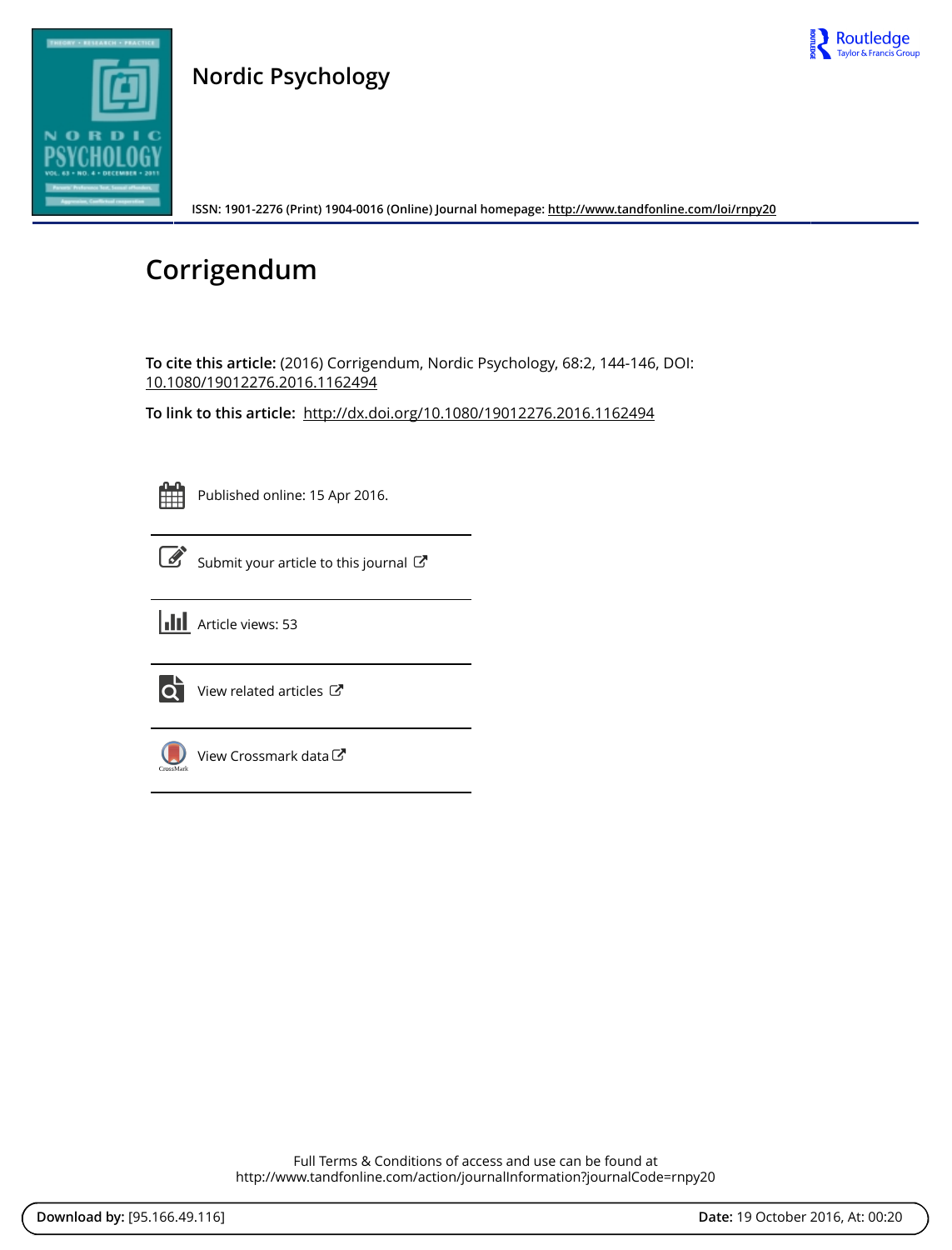## Corrigendum

Kold, M., Hansen T. G. B., Vedsted-Hansen H., & Forman A (2012). Mindfulness-based psychological intervention for coping with pain in endometriosis. *Nordic Psychology*, *64,* 2–16. <http://dx.doi.org/10.1080/19012276.2012.693727>

The authors would like to apologize for an error in the results of this paper.

During a follow-up study, our data were scrutinized once again. In the primary analysis, raw data were recoded according to the manual before inserted in the SF-36 statistical program. However, the SF-36 program performs this recoding automatically, meaning that it has been done twice and an improvement of all eight scales of the SF-36 was overlooked. The intervention was thereby considered less effective than it actually appears at proper analysis.

The authors would like to assure readers that this affects only results from the SF-36 questionnaire. The EHP-30 data are correct.

The results of our revised analysis are clarified in the following text.

### Results

Prior to intervention, participants scored below national average on all SF-36 scales (Table 1). The scales for *role*-*physical, bodily pain, general health, vitality*, and *role*-*emotional* were particularly low.

There was a significant improvement on the five scales *bodily pain, general health, vitality, social functioning*, and *role*-*emotional* from pre- to post-intervention, and all 8 SF-36 scales improved significantly from pre-intervention to 6 and 12 months follow-up. Moreover, repeated measures ANOVA analysis showed significant improvements on all scales.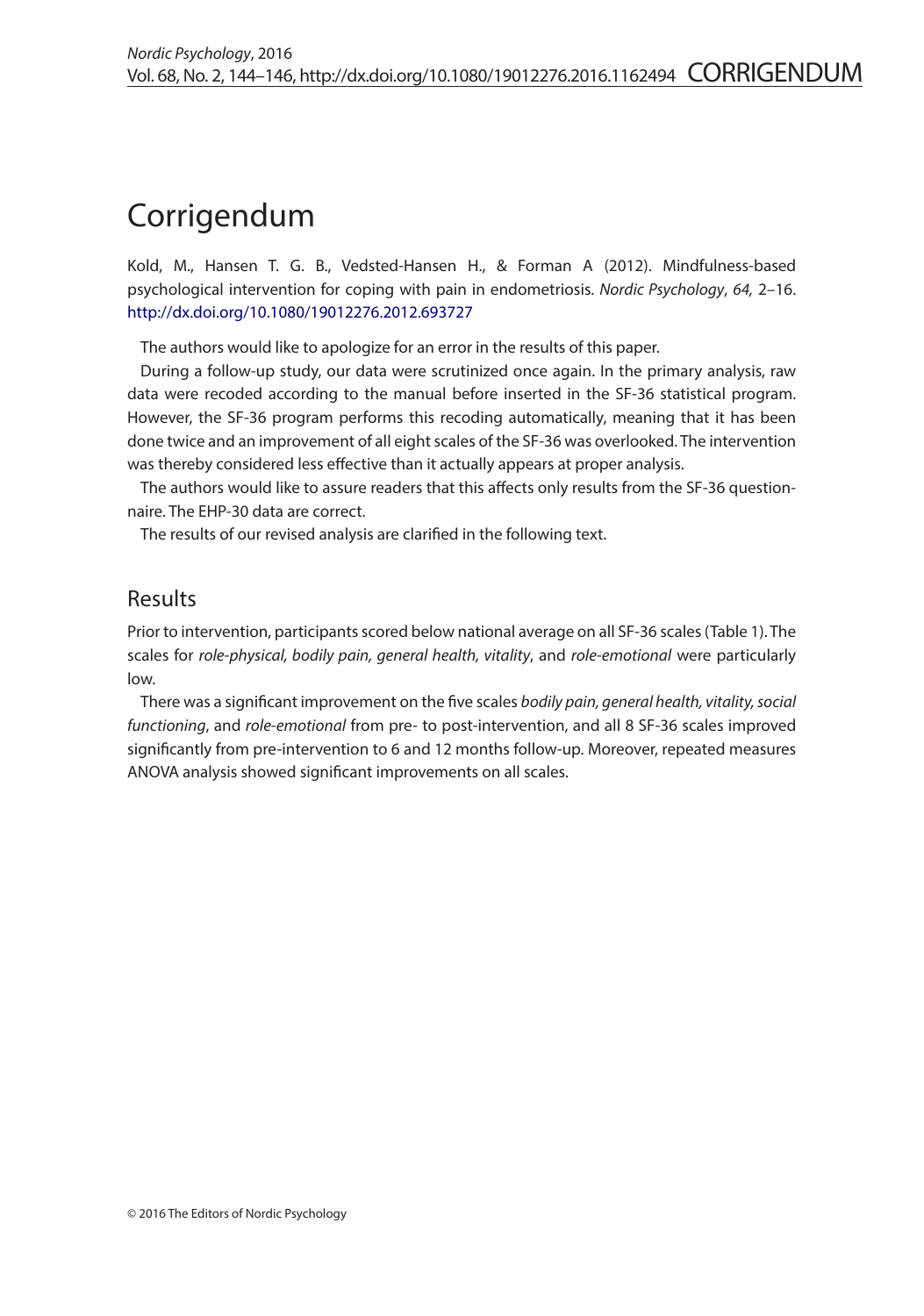| Table 1. SF-36 comparison data                                                                                  |       |                  | , descriptive statistics, and tests for post-intervention change. |              |                     |       |         |                    |                  |           |           |       |           |      |                         |       |
|-----------------------------------------------------------------------------------------------------------------|-------|------------------|-------------------------------------------------------------------|--------------|---------------------|-------|---------|--------------------|------------------|-----------|-----------|-------|-----------|------|-------------------------|-------|
|                                                                                                                 |       | DK standard,     |                                                                   | T1 Pre       | T <sub>2</sub> Post |       |         |                    |                  |           | T4 12 mo  |       |           |      |                         |       |
|                                                                                                                 |       | women 16+        |                                                                   | intervention | intervention        |       | $T1-T2$ |                    | T36 mo follow-up | $T1 - T3$ | follow-up |       | $T1 - T4$ |      | Repeated measures ANOVA |       |
|                                                                                                                 | Z     | S                | Σ                                                                 | SD           | z                   | SD    | σ       | z                  | SD               | ٩         | Z         | SD    | p         | ₩    | u                       | σ     |
| Physical functioning                                                                                            | 86.40 | 21.23            | 69.50                                                             | 14.80        | 77.00               | 18.14 | 0.152   | 83.50              | 12.03            | 0.015     | 82.50     | 12.96 | 0.024     | 3,27 | 3.86                    | 0.02  |
| Role – physical                                                                                                 | 80.26 | 33.56            | 15.00                                                             | 21.08        | 37.50               | 39.53 | 0.054   | 47.50              | 41.58            | 0.028     | 50.00     | 39.09 | 0.007     | 3,27 | 3.95                    | 0.019 |
| Bodily pain                                                                                                     | 76.29 | 24.30            | 31.30                                                             | 14.39        | 54.70               | 15.69 | 0.002   | 53.90              | 14.42            | 0.001     | 57.80     | 12.52 | 0.001     | 3,27 | 12.75                   | 0.001 |
| General health                                                                                                  | 75.61 | 20.93            | 36.10                                                             | 14.08        | 48.60               | 19.73 | 0.024   | <sup>a</sup> 50.78 | 16.56            | 0.002     | 55.40     | 22.25 | 0.004     | 3,24 | 4.73                    | 0.01  |
| Vitality                                                                                                        | 67.43 | 20.55            | 27.50                                                             | 17.83        | 52.00               | 23.59 | 0.003   | 46.50              | 17.00            | 0.001     | 49.00     | 20.11 | 0.003     | 3,27 | 7.05                    | 0.001 |
| Social functioning                                                                                              | 90.17 | 18.57            | 47.50                                                             | 24.86        | 77.50               | 17.48 | 0.004   | 73.75              | 17.13            | 0.002     | 70.00     | 26.48 | 0.001     | 3,27 | 8.75                    | 0.001 |
| Role - emotional                                                                                                | 84.47 | $\infty$<br>29.1 | 23.33                                                             | 35.31        | 73.33               | 34.43 | 0.009   | 63.33              | 36.68            | 0.018     | 50.00     | 42.31 | 0.104     | 3,27 | 5.17                    | 0.006 |
| Mental health                                                                                                   | 79.98 | 16.03            | 59.20                                                             | 22.69        | 76.80               | 10.96 | 0.069   | 76.40              | 11.69            | 0.016     | 69.60     | 20.76 | 0.038     | 3,27 | 3.30                    | 0.035 |
| Notes: For all means, higher values reflect improved quality of life scales. N = 10, except <sup>a</sup> N = 9. |       |                  |                                                                   |              |                     |       |         |                    |                  |           |           |       |           |      |                         |       |

| ١                                           |
|---------------------------------------------|
|                                             |
|                                             |
| change in a case of the second that contain |
|                                             |
|                                             |
|                                             |
|                                             |
|                                             |
|                                             |
|                                             |
|                                             |
|                                             |
|                                             |
|                                             |
| $\frac{5}{2}$                               |
|                                             |
|                                             |
| とうサムニ サンク 2 とうサ りサリクサ アクラ                   |
|                                             |
|                                             |
|                                             |
|                                             |
|                                             |
|                                             |
| $\frac{1}{2}$                               |
|                                             |
|                                             |
|                                             |
|                                             |
|                                             |
|                                             |
|                                             |
|                                             |
|                                             |
|                                             |
|                                             |
|                                             |
| ごうて りすりす 2つじょうろう                            |
|                                             |
|                                             |
|                                             |
|                                             |
|                                             |
|                                             |
|                                             |
|                                             |
|                                             |
|                                             |
| 20  1  20 <br> -                            |
|                                             |
| r<br>L                                      |
|                                             |
|                                             |
|                                             |
|                                             |
|                                             |
| l                                           |
|                                             |

Notes: For all means, higher values reflect improved quality of life scales. N = 10, except <sup>a</sup>N = 9.  $\overline{\phantom{a}}$ J. ءَ N 5 ż. ΰ ह् ñ  $\equiv$  $\overline{\overline{5}}$ Anienh n<br>S 5  $\frac{5}{2}$ J.  $\frac{1}{5}$ ů ड़ ıs, myner ᅙ E, ₫. ă  $\frac{1}{2}$ 

145

Corrigendum